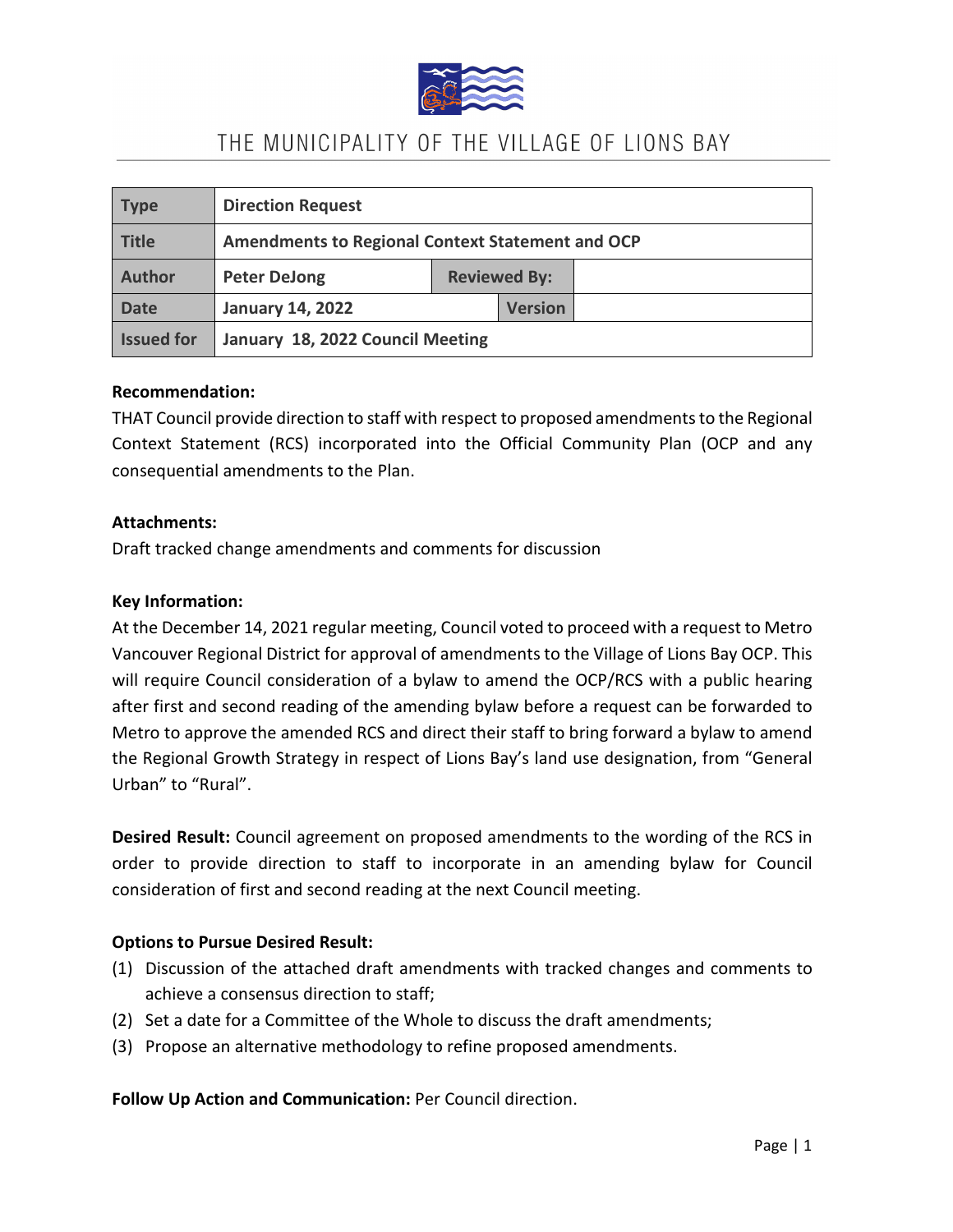#### **6.1 Municipality of Lions Bay Amended Regional Context Statement**

Section 866 of the BC Local Government Act requires that every municipality's Official Community Plan (OCP) include a Regional Context Statement (RCS) to demonstrate how the OCP supports the local Regional District's Regional Growth Strategy (RGS). Lions Bay is unique in its Regional District, Metro Vancouver, in that it is located within the defined Urban Containment Boundary but outside the Greater Vancouver Sewerage and Drainage District and Greater Vancouver Water District. Lions Bay completed its current OCP in 2009. The next iteration is planned for 2016. This amended RCS therefore includes work-towards statements that will inform the next OCP update.

At the 2011-2016 federal census, Lions Bay had 1,318 1,334 people living in 556 547 private dwellings, a slight decline in population, and increase in age, from the censuses of 2006 and 2001. Lions Bay seeksto reverse this trend, to maintain a thriving "complete community." In mid-2015, the Village had four commercial enterprises (a marina, a boat service centre, a general store & café, and areal estate office), plus numerous home-based businesses. Due to topography and limited supplyof land, there are limitations to growth. Lions Bay does not foresee this changing substantially. Long term (2040) potential population growth will depend upon future public consultation on housing preferences during the next OCP update. is expected to remain much as it is now may be 1600- 1800 residents and 700-800 residences. Village attributes include:

- **Magnificent views**
- Abundant trees
- Adequate clean water
- A modern highway accessing downtown Vancouver in 30 minutes (and Squamish in 40, Whistler in 70)
- School District 45's Lions Bay Elementary School with capacity for 60 K-3 students (enrollment in 2015 was 32).

<sup>1</sup> Which houses Lions Bay Fire & Rescue's Fire Hall  $1/2$ engines, 1 rescue truck and a wildfire trailer), a BC Ambulance station, and Lions Bay Search and Rescue.

> **Commented [AN1]:** These number move around between various publications these are from the 2016 census.

https://www12.statcan.gc.ca/censusrecensement/2016/dp-

pd/prof/details/page.cfm?Lang=E&Geo1=POPC&Code1 =1217&Geo2=PR&Code2=59&SearchText=Lions%20B ay&SearchType=Begins&SearchPR=01&B1=All&GeoLe vel=PR&GeoCode=1217&TABID=1&type=0

**Commented [PD2R1]:** Will need to be checked.

**Commented [AN3]:** Adjust this to what we believe is reasonable or remove.

**Commented [NA4]:** Staff to provide latest numbers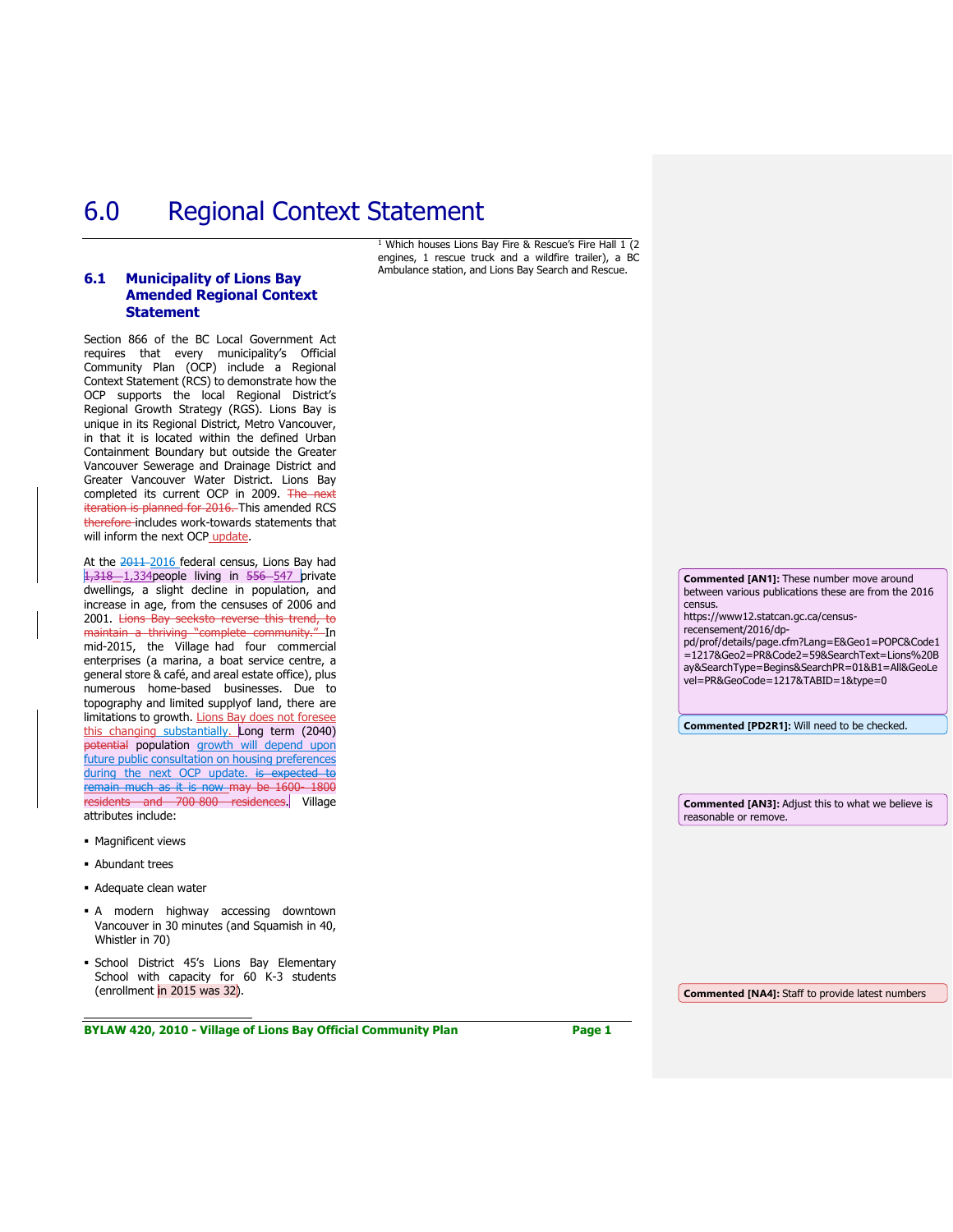Municipally-owned assets include:

- **-** Lions Bay Village Hall
- Klatt Public Safety Building<sup>1</sup>
- Frank Smith Works Yard
- Lions Bay Field (a joint playingfield shared with the school)
- Sand or gravel beaches at Main-Lions Bay Beach (up to 50 resident on-street parking spaces, <del>30<u>about 25</u> <del>potentially </del>paid non-</del> resident parking spaces, washroom and three separate play structures), Kelvin Grove (xx paid parking and yy<sub>15</sub> free xx restricted use parking spaces, washroom, off leash dogs allowed) and Brunswick (limited resident and non-resident parking).
- . Three buildable lots, plus six steep lots in the Crystal Fallsneighbourhood currently overlaid by a private road and bridge
- Some potentially developable excess road rights of way
- A single unlit tennis court (limited onoff-street parking, single, recently resurfaced and unlit)
- Centennial Trail, Pride Trail, Isleview Trail and numerous volunteer-maintained built trails inside and outside the Village limits.
- Wade Park
- A recently renovated small secondary WWTP serving about 100 of the Village's 550 homes.
- A fire-training facility on Crown leased land at the "Upper Brunswick" gravel pit.

The Greater Vancouver Regional District's RGS, Metro Vancouver 2040: Shaping Our Future<sup>2</sup>, outlines a regional vision—unanimously endorsed by all member municipalities--of achieving "the highest quality of life embracing cultural vitality, economic prosperity, social justice and compassion, all nurtured in and by a beautiful and healthy natural environment." Metro 2040 lays out five fundamental goals to achieve this vision.Lions Bay's current OCP and future update addresses these goals with the following approaches:

adopted in July 2011 after unanimous acceptance by the 23 localgovernments in the region.

> simply have an agreement to allow for community use where it doesn't conflict with school use. **Commented [NA6]:** What is the correct number? **Commented [PD7R6]:** Need to check

**Commented [PD5]:** Field is owned by SD45 - we

**Commented [NA8]:** Update numbers

**Commented [NA9]:** Update? Did the three include the two we sold?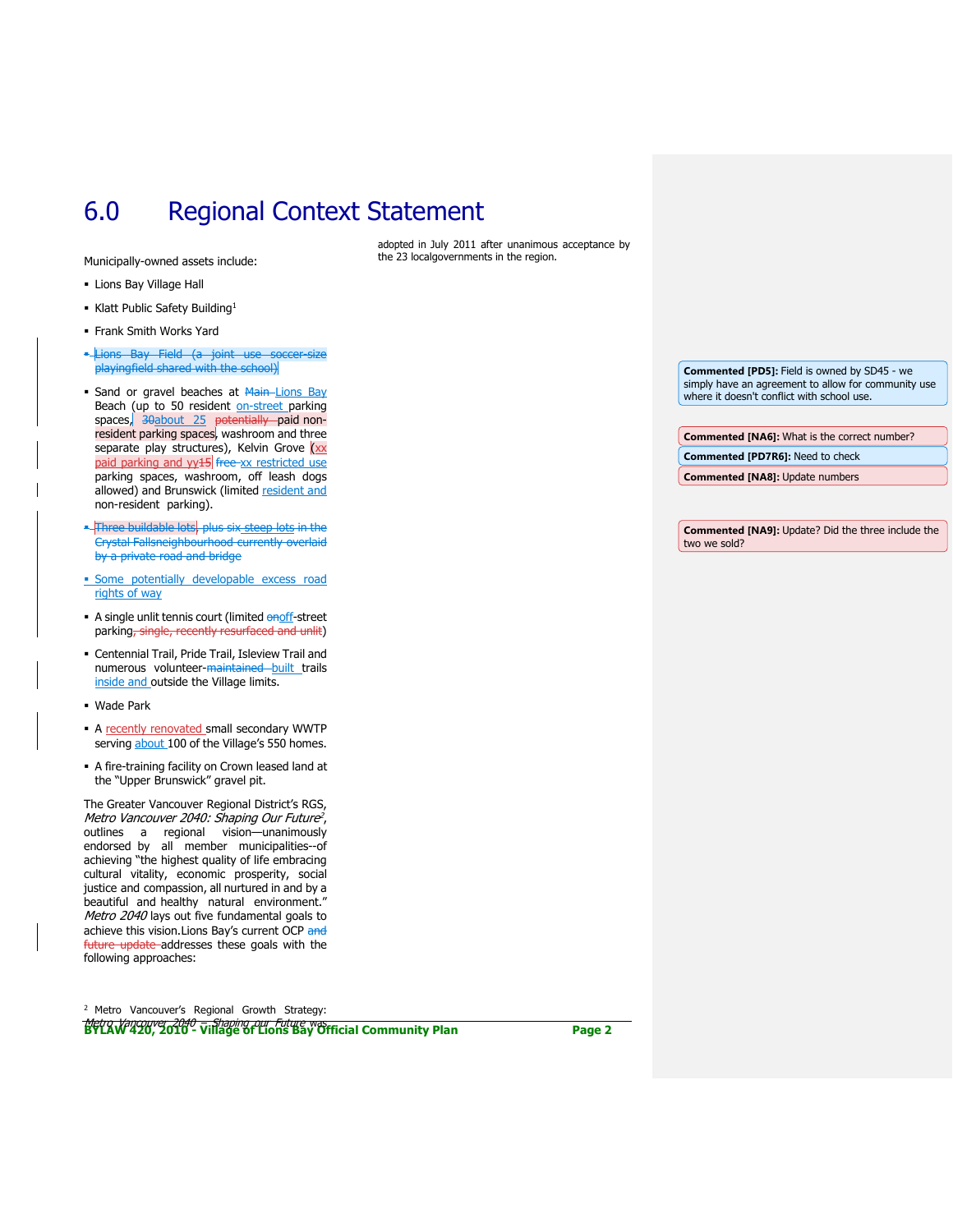#### **GOAL 1: Create a Compact Urban Area.**

Metro Vancouver's growth is concentrated in compact communities with access to a range of housing choices, and close to employment, amenities and services. Compact transit- oriented development patterns help reduce greenhouse gas emissions and pollution, and support both the efficient use of land and an efficient transportation network.

The intent of this goal is to focus urban development within the "Urban Containment Boundary" in "Urban Centres" and "Frequent Transit Development Areas," with access to a range of housing choices close to employment, amenities and services.

The change in Although-Lions Bay's is designation from ed-"General Urban" to "Rural" in Metro 2040, aligns with Lions Bay having it has no Urban Centres or Frequent Transit Development Areas. Lions Bay is surrounded by Electoral Area A, and is separated from its nearest Metro neighbour municipality, West Vancouver, by 12 km of highway. With its small size (2.53 sq.km) Lions Bay's impact on regional growth is low, and it is unlikely to draw significant urban development.

Nevertheless, Lions Bay is open to densify, both to increase the tax base, and T-to produce a more complete community, Lions Bay and has recently formalized secondary suites in line with Policy 4.3(a). The 2016 OCP update will explore if there are suitable parts of Lions Bay for rezoningto multifamily, Crown lands to extend municipal boundaries into, and land grants and swaps to achieve.

The The next future OCP will consider if development options described in 4.3(b) steps that are to provide alternative housing for a broader array of the community's existing and future<br>demographic and socio-economic socio-economic compositionconsistent with this goal, considering development applications for converting single family residences to duplexes, Works Yard move to in the Upper Brunswick Pit, Crystal Falls, and Kelvin Grove neighbourhoods are consistent with residents' vision for the future of the Village.

**Commented [PD10]:** Taken from 4.3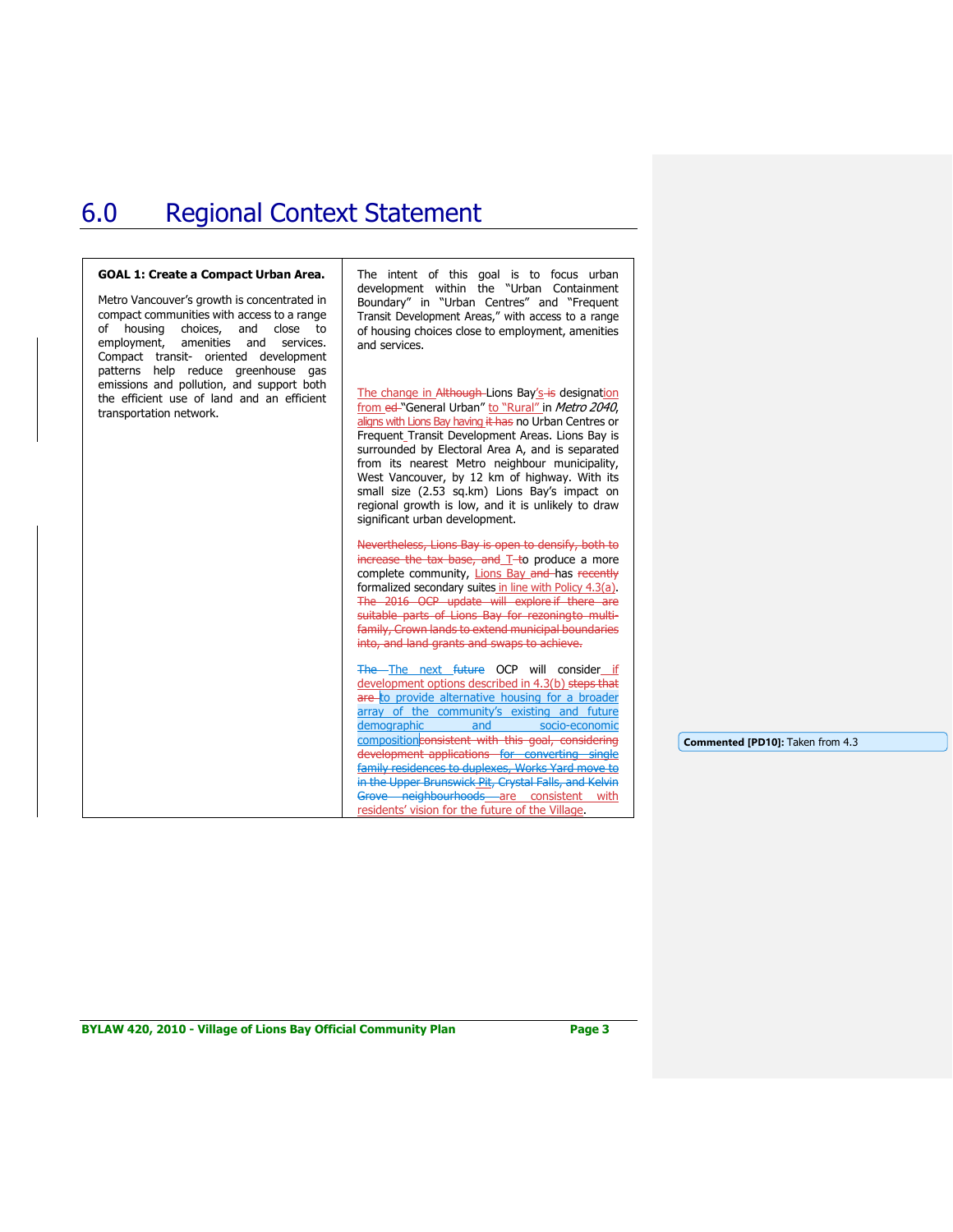**STRATEGY 1.1:** Contain urban development within the Urban Containment Boundary

Having declared a climate emergency earlier this year, Lions Bay supports one of the regional plan's most fundamental elements, namely ensuring that growth is accommodated concentrated within the **Urban Containment Boundary.** 

While Lions Bay willAnyWhile Lions Bay will review the adequacy of attempt to densify its housingstock within the existing urban Village boundary there there is very very limited by the lack of undeveloped land within the boundary for new development (RCS Map 1: LionsBay Regional Land use Designations and Goods Movement Network).

Therefore, Lions Bay may elect to expand its municipal boundaries through the provincially administered boundary adjustment process and possible *Metro 2040* Urban Containment Boundary amendment application.

Municipal Population, Dwelling and Employment Projections

|                                                                                                 | Year                                                                                                                                                                                                                                                                                                      | Population | <b>Dwelling</b><br>s | Employment       |
|-------------------------------------------------------------------------------------------------|-----------------------------------------------------------------------------------------------------------------------------------------------------------------------------------------------------------------------------------------------------------------------------------------------------------|------------|----------------------|------------------|
|                                                                                                 | 2011                                                                                                                                                                                                                                                                                                      | 1,318      | 556                  | 310 <sup>3</sup> |
|                                                                                                 | 2021                                                                                                                                                                                                                                                                                                      | 1425       | 600                  | 350              |
|                                                                                                 | 2031                                                                                                                                                                                                                                                                                                      | 1650       | 675                  | 460              |
|                                                                                                 | 2041                                                                                                                                                                                                                                                                                                      | 1700       | 750                  | 570              |
| <b>STRATEGY 1.2:</b> Focus growth in Urban<br>Centres and Frequent Transit Development<br>Areas | Most RGS policies are not applicable in Lions Bay,<br>which has no Urban Centres and no Frequent<br>Transit Development Areas. However, the existing<br>OCP does encourage secondary suites and<br>exploration with the community of modest<br>increases in residential density (policy 4.3 a, b).        |            |                      |                  |
| <b>STRATEGY 1.3</b> Protect Rural areas from<br>urban development                               | Not applicable in Lions Bay: no Rural areas. By<br>designating itself as Rural, Lions Bay will be in a<br>strong position to maintainensure any future<br>development is at a level that is both manageable<br>and prevents urban sprawl.consistent with its own<br>vision of its unique rural character. |            |                      |                  |

**Commented [NA11]:** Taken from the response to Metro 2050

**Commented [NA12]:** We have been told this is not possible even if residents were to agree and suggest we delete it.

In 2015 Metro responded to this statement as follows; "The RCS notes that Lions Bay plans to explore expanding its municipal boundary to provide more municipal influence over surrounding lands to meet environmental protection objectives. The lands outside the municipal boundary are designated as Conservation and Recreation in *Metro 2040*, and classified in the Metro Vancouver Sensitive Ecosystem Inventory as Mature Forest, Old Forest and Riparian. Further protection for drinking water and

controlling resource use may be better served through a long‐term lease with the Province, as municipal boundary expansion into sensitive ecosystems could inadvertently signal development intent."

**Commented [PD13R12]:** Agree it should be removed as not on the table.

**Commented [NA14]:** I suggest we delete this table, don't see the need for it and it perpetuates this myth that we have a plan for significant growth. Alternatively add 2016 census numbers, leave the forecast as flatlined.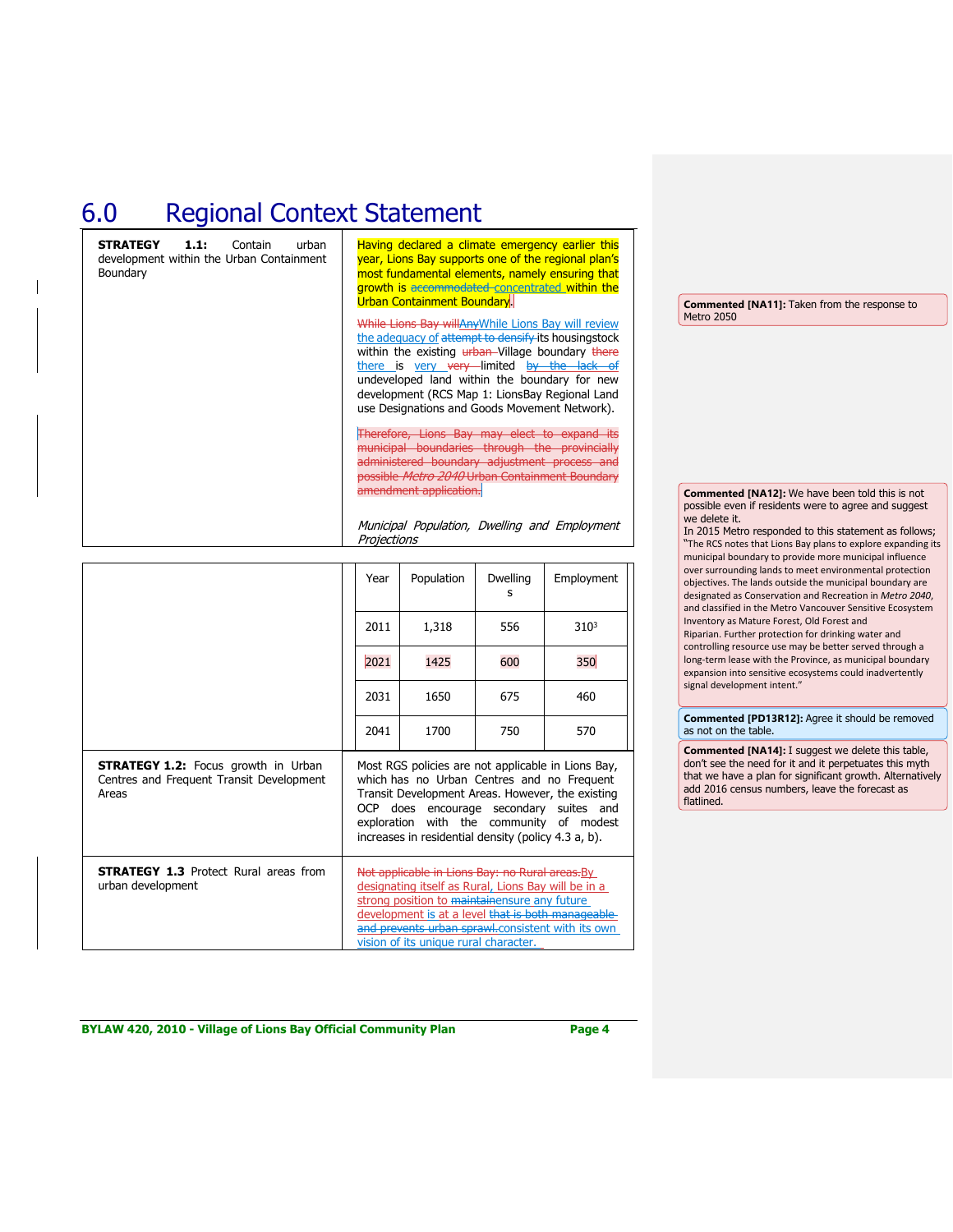#### **GOAL 2: Support a Sustainable Economy.**

The land base and transportation systems required to nurture a healthy business sector are protected and supported. This includes supporting regional employment and economic growth. Industrial and agricultural land is protected and commerce flourishes in Urban Centres throughout the region

**STRATEGY 2.1 Promote land development** patterns that support a diverse regional economy and employment close to where people live

**STRATEGY 2.2** Protect the supply of industrial land

**STRATEGY 2.3** Protect the supply of agricultural land and promote agricultural viability with an emphasis on food

production

Lions Bay's location, small population and limited infrastructure constrain its ability to contribute to the larger regional economy. Lions Bay has no industrial or agricultural lands. However, many people in Lions Bay work from home  $(185 - 160)$ according to the 2011-2016 census<sup>3</sup>) and there is a policy in the current OCP (4.3d) that encourages home-based businesses.

Nonetheless, recognizing that residential is the lowest property tax rate classification, the 2016 next OCP update will seek to encourage opportunities for business and commercial development in suitable spaces.

This is an area in which we cannot influence the region in a significant manner, however, Lions Bay enjoys a robust network of home-based businesses that provide employment, services, products and activities for residents close to home. Further, as a result of the pandemic, more residents now work from home. Council will continue to support this trend in the interests of reducing commuter traffic in the region, enhancing the quality of life for residents, especially working parents, and to encourage the influx of young families, a positive result of the pandemic. The Village has become a destination as well as a stopping point for travellers along the Sea to Sky Highway, whether to visit the local café or our beaches or to hike local trails. In this way, we contribute to the vital tourism industry in the region which we will continue to support.

The agricultural land in the region is of vital importance to all of us. As such, we strongly support the efforts of Metro to preserve land designated for agriculture.

**Commented [NA16]:** Update to 2016 numbers of 160. Seems odd that it went down I suspect 2021 will show a different story.

**Commented [NA17]:** Suggest changing this section to the words used in our response to Metro 2050

**Commented [PD18R17]:** Looks fine.

**Commented [NA19]:** From our 2050 response

**Commented [PD20R19]:** Looks fine.

<sup>3</sup> 2011 National Household Survey shows that 175 Lions Bay residents worked from home and 85 had no fixed place of work.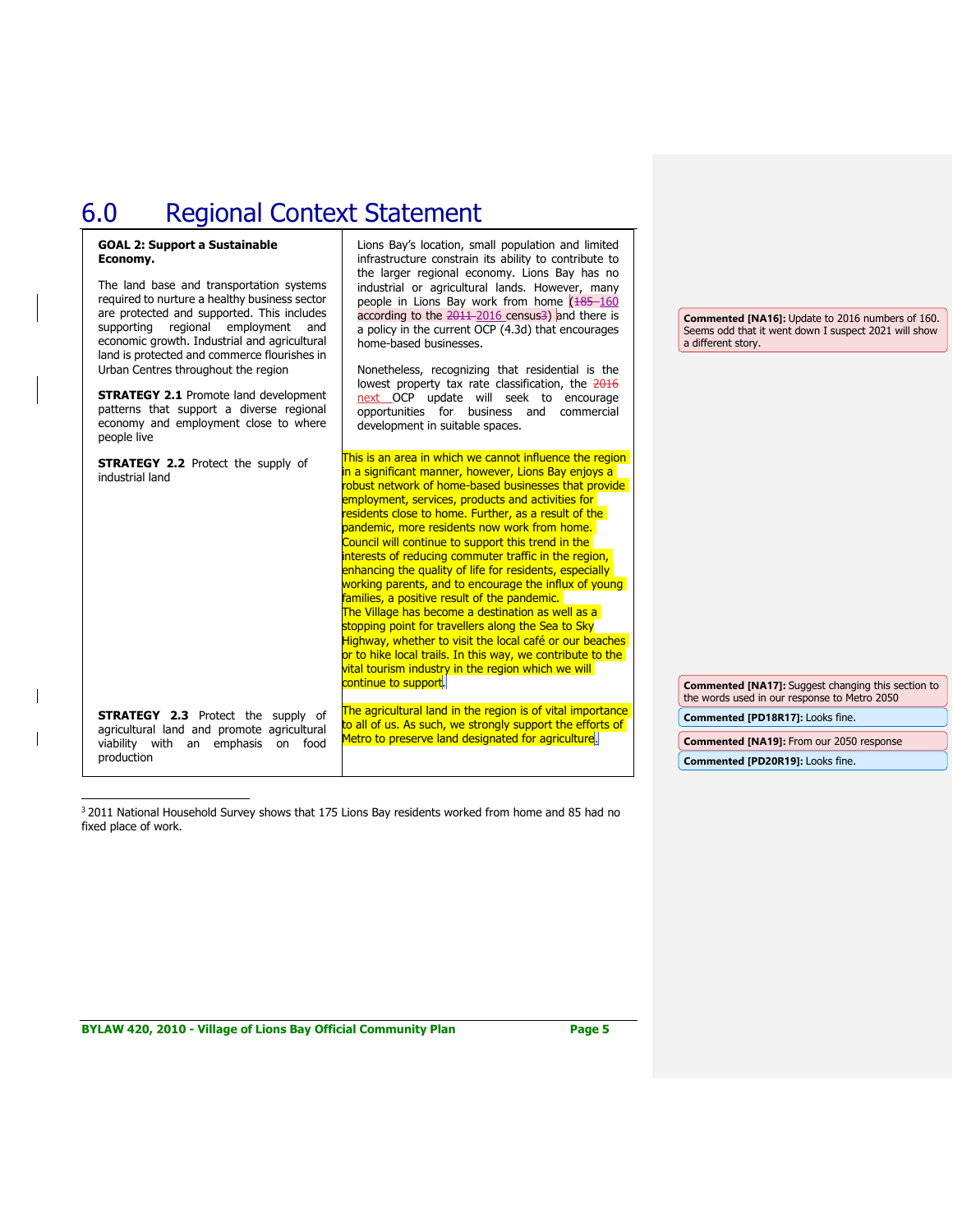#### **GOAL 3: Protect the Environment and Respond to Climate Change Impacts.**

Metro Vancouver's vital ecosystems continue to provide the essentials of life – clean air, water and food. A connected network of habitats is maintained for a wide variety of wildlife and plant species. Protected natural areas provide residents and visitors with diverse recreational opportunities.Strategies also help Metro Vancouver and member municipalities meet their greenhouse gas emission targets, and prepare for, and mitigate risks from, climate change and natural hazards.

**STRATEGY 3.1 Protect Conservation and** Recreation lands

**STRATEGY 3.2** Protect and enhance natural features and their connectivity

**STRATEGY 3.3** Encourage land use and transportation infrastructure that reduce energy consumption and greenhouse gas emissions, and improve air quality

Regional strategies to achieve this goal focus on protecting Conservation and Recreation lands, which includes enhancing natural features and their connectivity. The intent is also to encourage land use and transportation patterns that reduce energy consumption and greenhouse gas emissions and enable municipalities to mitigate and adapt to climate change and withstand risk of natural hazards.

As identified on RCS Map 1, there are no regionallydesignated Conservation and Recreation areas within Lions Bay, but Lions Bay is surrounded by regionally-designated Conservation and regionally-designated 'Conservation and Recreation' lands and supports the principles behind the designation, including a buffer for urban growth as stated in OCP Policy 4.2. Lions Bay plans to explore expanding its municipal boundary to provide more municipal influence over its 'green belt' in meeting environmental protection objectives, not for urban development.

Policies 4.2 (a) and (b) of the current OCP encourage conservation and stewardship of the watershed areas both inside and outside the village boundaries. Lions Bay's three watersheds with provincial water licenses on Magnesia, Alberta and Harvey Creeks are designated Conservation and Recreation in Metro 2040. Harvey and Magnesia creeks have wide riparian areas designated as Conservation/Watershed Protection on the 2008 OCP Land Use Map. None of these streams are salmon-bearing, and all three were channelized in the 1980s with large debris catchment basins built on Harvey and Magnesia. The 'Watershed' zone in the Zoning Bylaw is now obsolete since the water intakes have moved higher upstream. The 2016 next\_OCP update will further address how the streams will be protected to prevent erosion and provide a channel for potential debris flows.

Since Lions Bay is not supplied with natural gas, home heating is a combination of propane or oil furnace, electric baseboard and wood. While bBoth propanewood and oil produce GHGs, and it is accepted propane is a better choice of the two so so Learn to Burn, woodstove upgrade and oil furnace replacement campaigns will be undertaken as resources allow with a focus on electrical heat pumps as the preferred option. For many, use of wood burning appliances remains the most viable option, but can create air quality issues, so Learn to Burn and woodstove upgrade programs will continue to be promoted.

With the advent of the BC Hydro Net Metering

**BYLAW 420, 2010 - Village of Lions Bay Official Community Plan Page 6**

**Commented [AN21]:** See earlier comment. Not sure why we would do anything if it is already protexcted. Metro's suggestion we take a lease seems like a waste of time and money.

**Commented [PD22R21]:** Agree this should be removed. If we were to look at expansion, I would suggest it would be only to take in 1 or more of the 3 defined communities in neighbouring Electoral Area A for fire protection and our parks and rec services.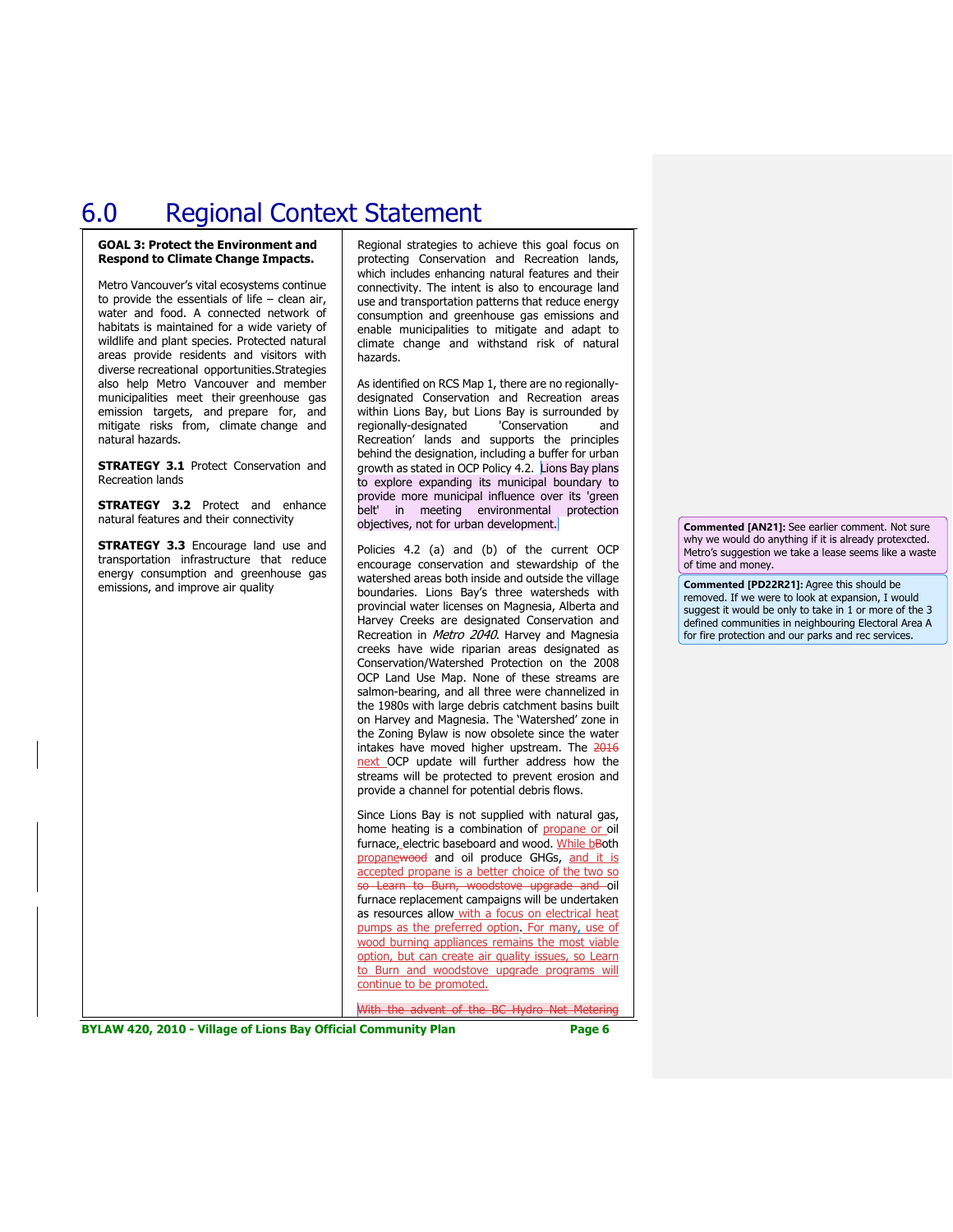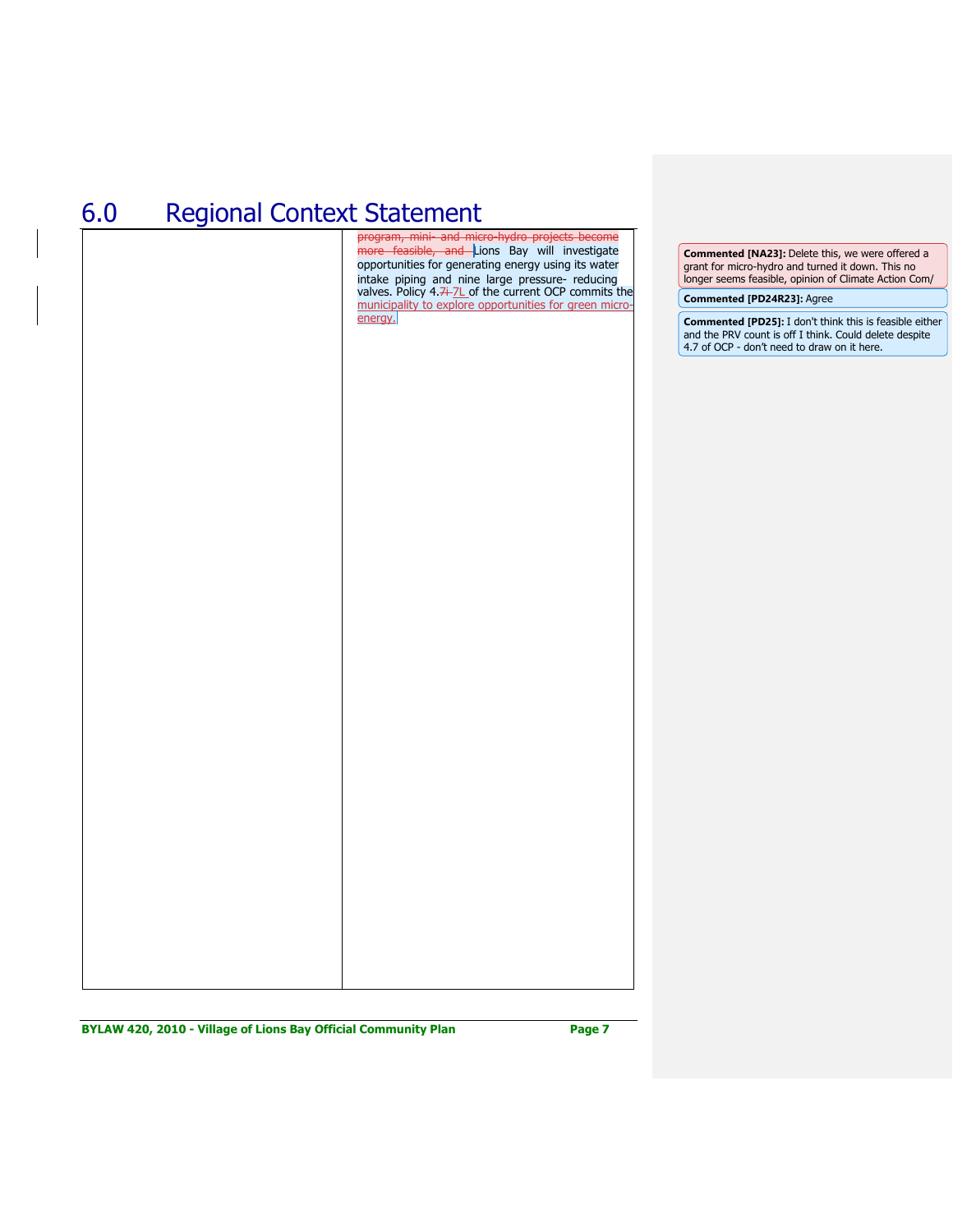| municipality to explore opportunities for small-scale<br>renewable power generation.                                                                                                                                                                                                                                                                                                                                 |                                                                                                                                                                                                                |
|----------------------------------------------------------------------------------------------------------------------------------------------------------------------------------------------------------------------------------------------------------------------------------------------------------------------------------------------------------------------------------------------------------------------|----------------------------------------------------------------------------------------------------------------------------------------------------------------------------------------------------------------|
| Policy 4.7i states a continued focus on reduction,<br>re-use and recycling of solid waste resources,<br>aimed at addressing GHGs from solid waste,<br>focusing on increasing waste diversion through<br>recycling and organics pickup, now a mandatory<br>part of Metro Vancouver solid waste bylaw. Lions<br>Bay takes pride in the fact that in 2019 it was the<br>lowest per capita producer of garbage in Metro. |                                                                                                                                                                                                                |
| Through protection policies and implementation<br>tools to be implemented in a the new "Trees, Views<br>and Landscapes Bylaw," Lions Bay will address the<br>management of its significant tree resources.                                                                                                                                                                                                           |                                                                                                                                                                                                                |
| Climate change impacts are hard to quantify, but<br>Lions Bay is aware of the risks of sea-level rise,<br>more intense flooding, erosion, subsidence,<br>mudslides, and fire.                                                                                                                                                                                                                                        |                                                                                                                                                                                                                |
| The 2016 next OCP update will work towards<br>policies that address the management of riparian<br>and inter-tidal areas, ravines, steep slopes, and<br>other hazard areas., andintertidal areas. through                                                                                                                                                                                                             |                                                                                                                                                                                                                |
| the application of Development Permit Areas.                                                                                                                                                                                                                                                                                                                                                                         | <b>Commented [AN26]:</b> Delete as not relevant to GHG<br>emissions or conservation in general.                                                                                                                |
| The OCP addresses GHG reduction targets, policies<br>and actions in section 9 and the 2016 next OCP<br>update will also consider additional non-vehicular<br>GHG reduction targets and actions. These will<br>include both vehicular and non-vehicular sources.                                                                                                                                                      | <b>Commented [PD27R26]:</b> Disagree. The section<br>requires us to respond to climate change impacts and<br>there are many in terms of the hazards we face as<br>noted in the paragraph right above this one. |
|                                                                                                                                                                                                                                                                                                                                                                                                                      |                                                                                                                                                                                                                |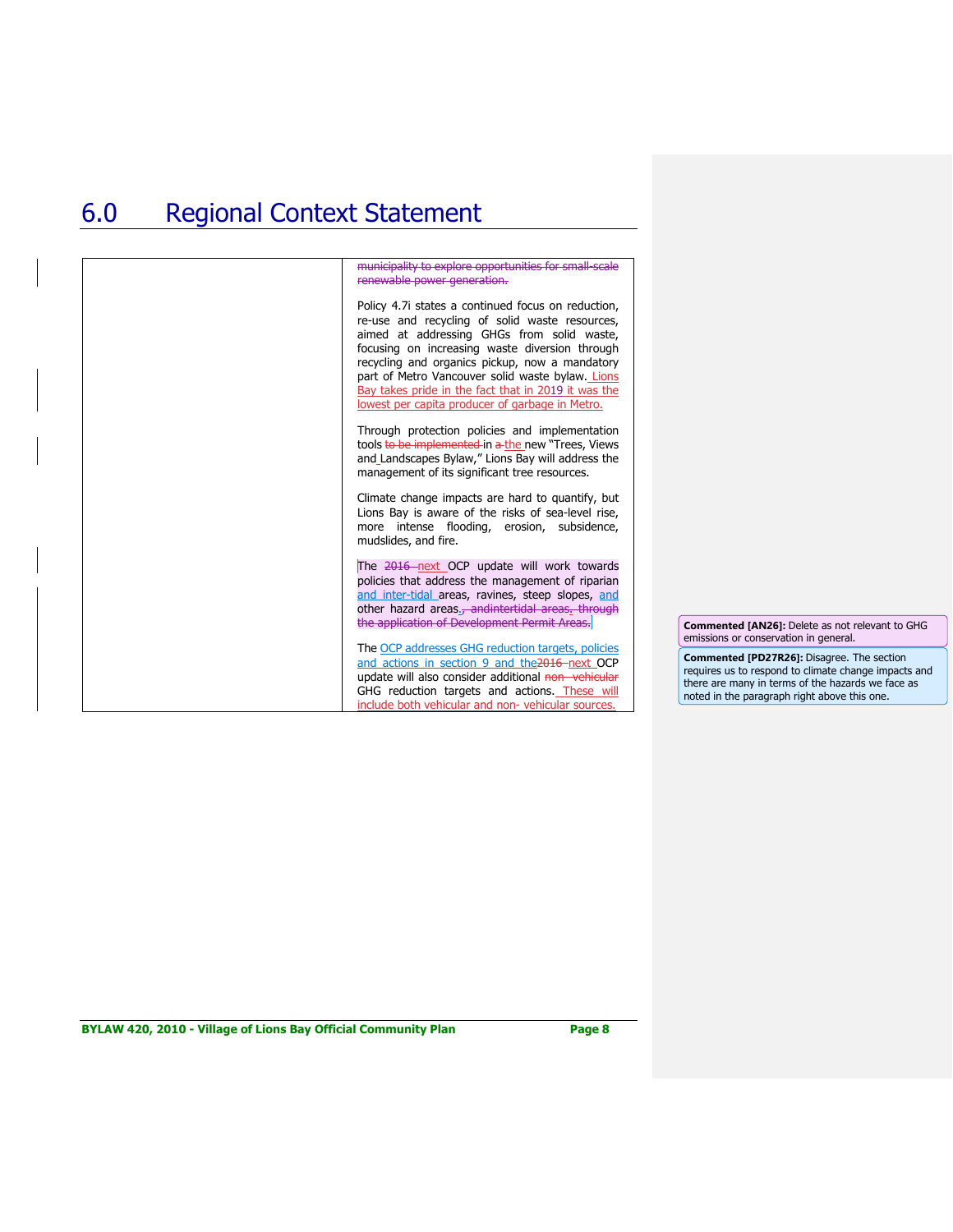| <b>STRATEGY 3.4</b> Encourage land use and<br>transportation infrastructure that improve<br>the ability to withstand climate change<br>impacts and natural hazard risks | Policies 4.2a and b of the current OCP encourage<br>conservation and stewardship of the watershed<br>areas both inside and outside the village<br>boundaries.                                                                                                                                                                                                                                              |
|-------------------------------------------------------------------------------------------------------------------------------------------------------------------------|------------------------------------------------------------------------------------------------------------------------------------------------------------------------------------------------------------------------------------------------------------------------------------------------------------------------------------------------------------------------------------------------------------|
|                                                                                                                                                                         | Policy 4.2d states the municipality should create a<br>plan for Wildfire Interface protection.                                                                                                                                                                                                                                                                                                             |
|                                                                                                                                                                         | Through policy changes in the OCP update, Lions<br>Bay will encourage modest intensification of its<br>existing residential areas and avoid development of<br>areas associated with landslide and wildfire risk.<br>Update(s) will also address flood control and<br>oceanside setback requirements to address risks of<br>sea-level rise.                                                                 |
|                                                                                                                                                                         | As stated in policy 4.2-n, Lions Bay will continue to<br>protect the riparian area of its creeks and the<br>creeks themselves as channels for potential debris<br>flows. As funding permits, Lions Bay will continue<br>to consider improvements to road drainage to<br>address potential increases in storm-water runoff<br>resulting from higher rainfall intensities associated<br>with climate change. |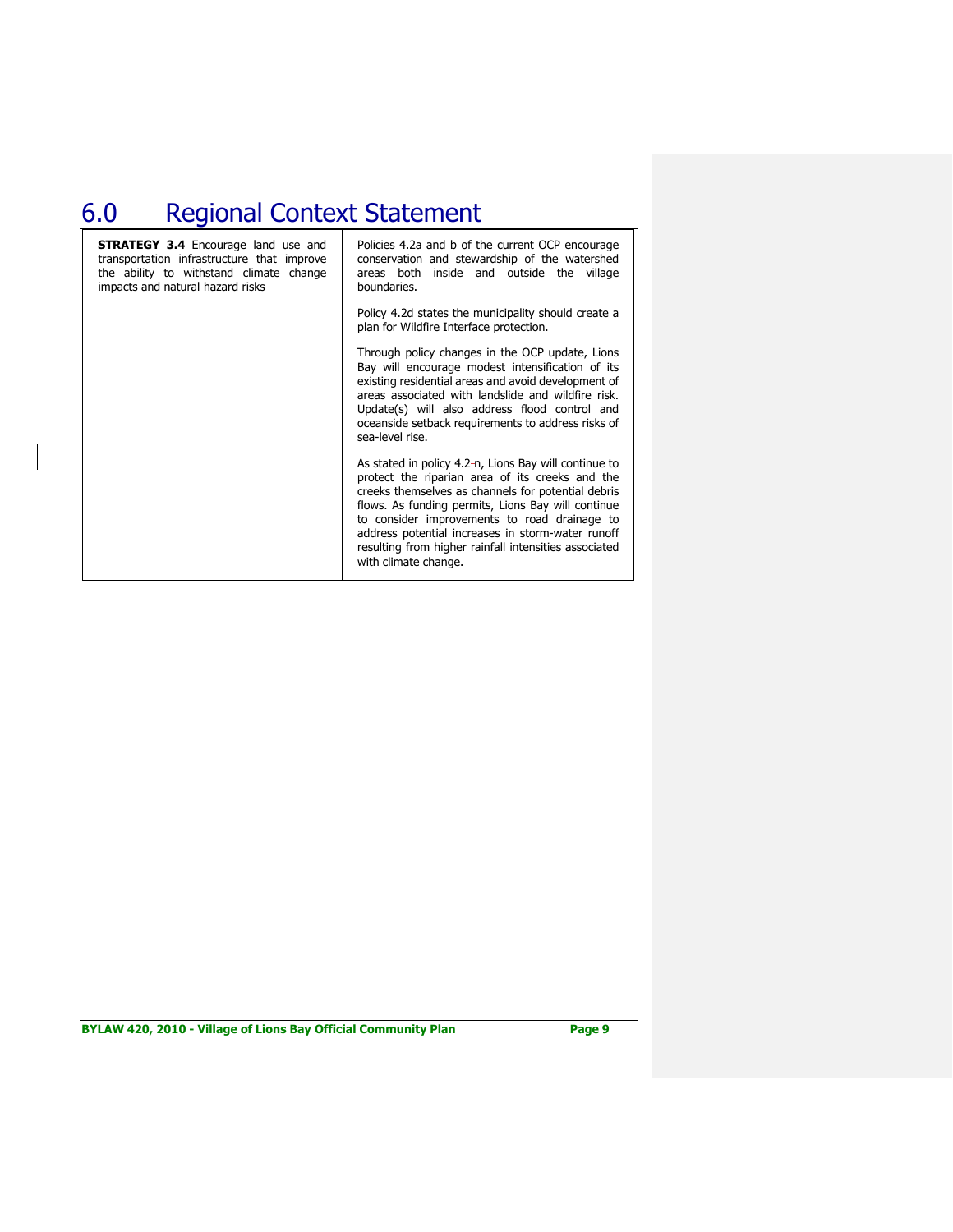#### **GOAL 4: Develop Complete Communities.**

Metro Vancouver is a region of communities with a diverse range of housing choices suitable for residents at any stage of their lives. The distribution of employment and access to services and amenities builds complete communities throughout the region. Complete communities are designed to support walking, cycling and transit, and to foster healthy lifestyles.

**STRATEGY 4.1** Provide diverse and affordable housing choices

**STRATEGY 4.2** Develop healthy and complete communities with access to a range of services and amenities

Metro 2040 identifies a need for complete communities, with a balance of jobs, housing opportunities, and services.

Lions Bay is largely residential, and most residents access employment and services outside the Village. Currently, the housing stock is largely single-detached and 86% is owner occupied with the remaining 14% rented. Only 256 of 550-520 units are condominiumstrata titled multi-family. 23% of tenant households spend 30% or more of household total income on shelter<sup>4</sup>.

Policies 4.3a and 4.3b of the current OCP speak to providing for secondary suites and exploring limited opportunities for development to increase housing options. A draft land use strategy that exploreds a variety of additional housing forms was not well received by residents, a rethink of this strategy and will be consideredas part of the 2016 next OCP update.

Lions Bay's 2016 next OCP update may further explore designate new development areas as described in Policy 4.3b, consider redevelopment of the Public Works yard, and possible long term use of the Upper Brunswick, Crystal Falls and Brunswick Hill (the "gravel pit") for a range of municipal servicesand residential alternatives. The 2016 next OCP will-may further consider, policy 4.3a providing for secondary suites  $and$  , rezoning single family to duplex<sub>7</sub> and limited development opportunities that will enhance housing options.

Policy 4.4(e) of the OCP provides for strengthening the community through a number of policies and actions including enhancing school viability<sub>1</sub> and the provision of other social, recreational, and cultural activities. for an increasedpopulation. Lions Bay's vision is of residents living out their whole lives here, with in- Village shuttle assisting people to get around the steep terrain, aged- and assisted living facilities, entry-pricedhousing, and enhanced hiking trails.

The 2016 next OCP update will set out a vision for Lions Bay by exploring options that seeks to:

- Define and foster community values
- Grow the tax base,-and accommodate a wider cross- section of the population. Possible avenues include amalgamation, encouraging selective development and densification.

**Commented [AN28]:** Latest numbers? The confusion between dwellings, which it would seem includes suites, and housing units, which don't, creates confusion. The housing report and other sources have different

info. For me the most accurate numbers are what we tax, so Pam get the final say. The rest of it is irrelevant.

**Commented [PD29]:** Can't delete until the conversation has been had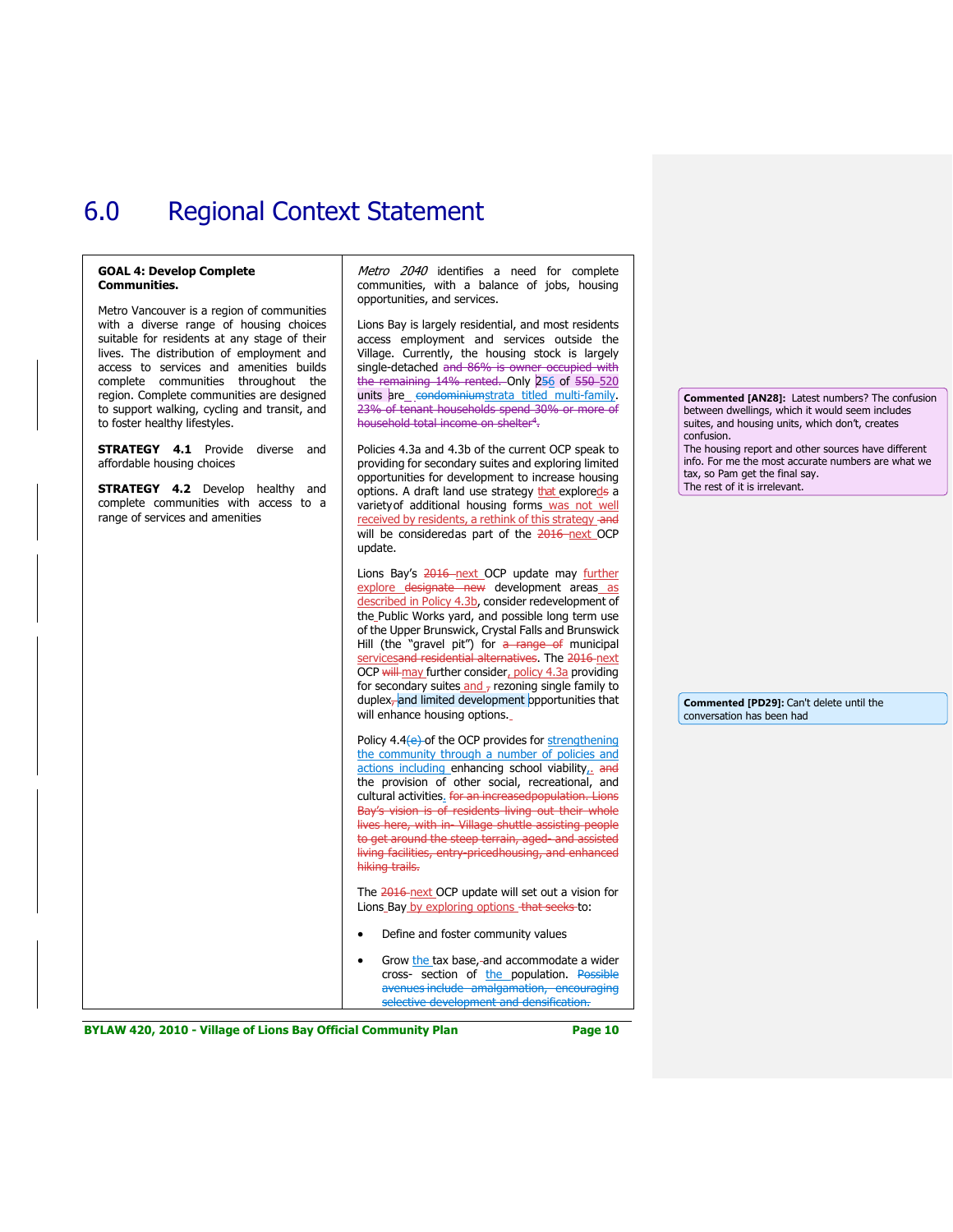| Promote active lifestyles<br>$\bullet$ |
|----------------------------------------|
|                                        |
|                                        |
|                                        |
|                                        |
|                                        |
|                                        |
|                                        |
|                                        |
|                                        |
|                                        |
|                                        |
|                                        |
|                                        |
|                                        |
|                                        |
|                                        |

<sup>4</sup> 2011 National Household Survey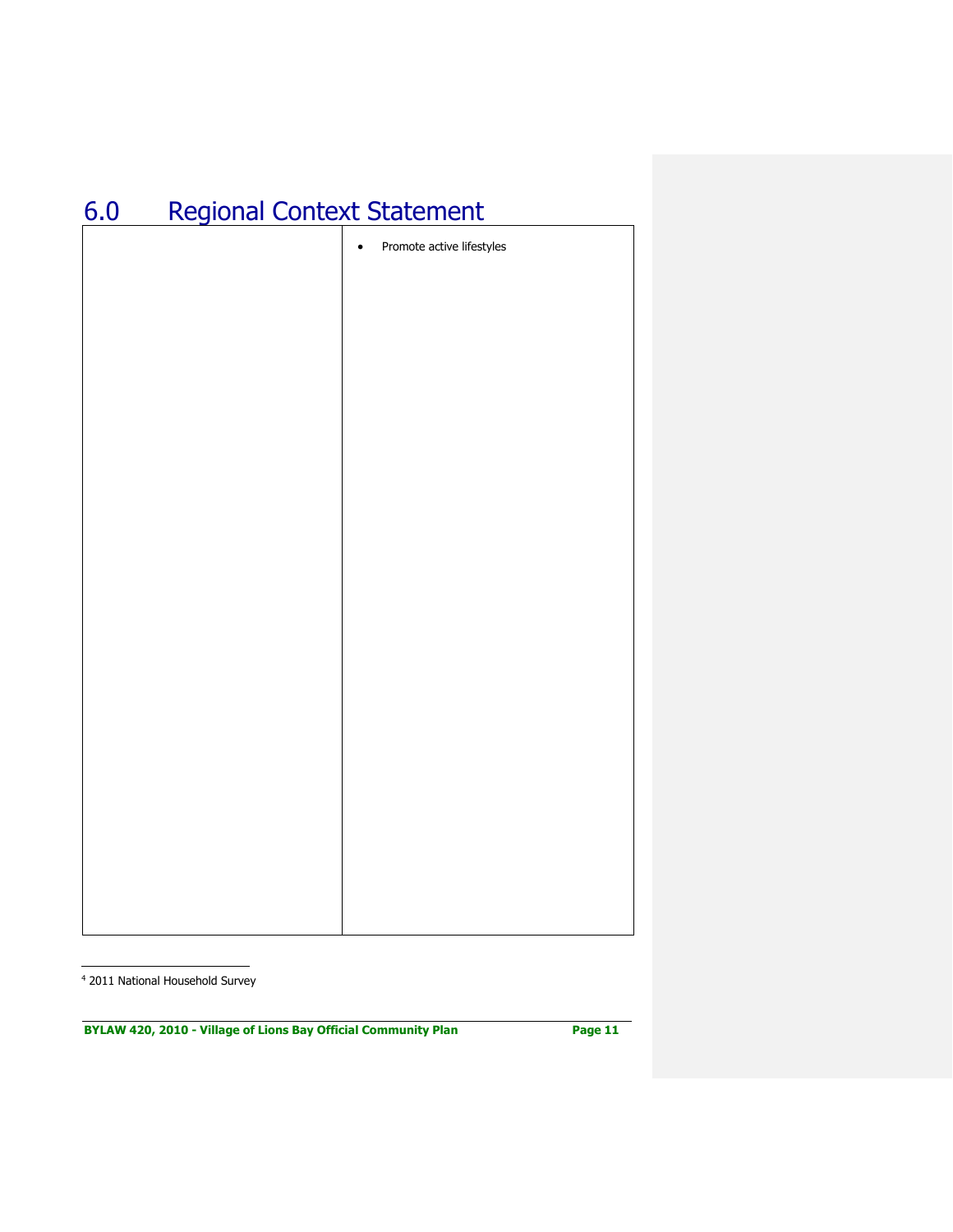|                                                                                                                                                                                                                                                                                                                                                                                                                                                                                                                                                                                                                                                                                                                                      | Become financially sustainable.                                                                                                                                                                                                                                                                                                                                                                                                                                                                                                                                                                                                                                                                                                                                                                                                                                                                                                                                                                                                                                                                                                                                                                                                                                                                                                                                                                                                                                                                                                                                                                                             |                                                                                                                                             |
|--------------------------------------------------------------------------------------------------------------------------------------------------------------------------------------------------------------------------------------------------------------------------------------------------------------------------------------------------------------------------------------------------------------------------------------------------------------------------------------------------------------------------------------------------------------------------------------------------------------------------------------------------------------------------------------------------------------------------------------|-----------------------------------------------------------------------------------------------------------------------------------------------------------------------------------------------------------------------------------------------------------------------------------------------------------------------------------------------------------------------------------------------------------------------------------------------------------------------------------------------------------------------------------------------------------------------------------------------------------------------------------------------------------------------------------------------------------------------------------------------------------------------------------------------------------------------------------------------------------------------------------------------------------------------------------------------------------------------------------------------------------------------------------------------------------------------------------------------------------------------------------------------------------------------------------------------------------------------------------------------------------------------------------------------------------------------------------------------------------------------------------------------------------------------------------------------------------------------------------------------------------------------------------------------------------------------------------------------------------------------------|---------------------------------------------------------------------------------------------------------------------------------------------|
|                                                                                                                                                                                                                                                                                                                                                                                                                                                                                                                                                                                                                                                                                                                                      | Clarify land use and rezoning policy for new<br>housing options                                                                                                                                                                                                                                                                                                                                                                                                                                                                                                                                                                                                                                                                                                                                                                                                                                                                                                                                                                                                                                                                                                                                                                                                                                                                                                                                                                                                                                                                                                                                                             |                                                                                                                                             |
| <b>GOAL 5: Support Sustainable</b><br><b>Transportation Choices.</b><br>Metro Vancouver's<br>compact,<br>transit-<br>oriented urban form supports a range of<br>sustainable transportation choices. This<br>pattern of development expands the<br>opportunities for transit, multiple-occupancy<br>vehicles, cycling and walking, encourages<br>active lifestyles, and reduces energy use,<br>greenhouse gas emissions, household<br>expenditure on transportation, and improves<br>air quality. The region's road, transit, rail and<br>waterway networks play a vital role in<br>serving and shaping regional development,<br>providing linkages among the region's<br>communities and providing vital goods<br>movement networks. | Metro 2040 promotes land use and transportation<br>planning that enables alternative choices to the<br>private automobile, such as transit, cycling and<br>walking, while ensuring the efficient movement of<br>people and goods throughout the region. Due to<br>Lions Bay's location, most residents depend on<br>private vehicles, but the municipality has worked<br>and will continue to work with TransLink to<br>enhance transit service to the Village and improve<br>transit infrastructure and alternative mobility<br>options. Themunicipality will also look at an in-<br>Village on demand shuttle service to enhance<br>mobility. A ride share parking program is in place,<br>and Lions Bay will look to add paid parking lots.<br>Section 4.6 of the current OCP includes policies that<br>recognize the role, jurisdiction and access to the<br>Sea to Sky Highway 99 (4.6a), encourage multi-<br>modal transportation solutions in the corridor<br>(4.6b), greater transportation choice including car<br>pooling, park & ride, shuttle buses (4.6c) and<br>further development of linked pathways (4.6e) and<br>hiking trails (4.6f).<br>The 2016 next OCP update will consider policies<br>related to goods movement.<br>The 2016 next OCP update will consider policies<br>related to electric vehicle charging stations and<br>actions to reinforce our an anti- idling policy or<br>bvlaw.<br>CN's rail line that runs through the Village provides<br>an important corridor for goods movement and<br>may provide a future opportunity for a passenger<br>rail service with a station at Lions Bay. | <b>Commented [PD30]:</b> Don't think there's any ride share<br>program in LB<br><b>Commented [NA31]:</b> We already have one, since<br>2010 |
| <b>STRATEGY 5.1</b> Coordinate land use and<br>transportation to encourage transit, multiple-<br>occupancy vehicles, cycling and walking                                                                                                                                                                                                                                                                                                                                                                                                                                                                                                                                                                                             | Policy 4.6e and f, The 2016 OCP update will work<br>commits to toward enhancing the in-Village trail<br>network.                                                                                                                                                                                                                                                                                                                                                                                                                                                                                                                                                                                                                                                                                                                                                                                                                                                                                                                                                                                                                                                                                                                                                                                                                                                                                                                                                                                                                                                                                                            |                                                                                                                                             |
| <b>STRATEGY 5.2</b> Coordinate land use and<br>transportation to support the safe and<br>efficient movement of vehicles<br>for<br>passengers, goods and services                                                                                                                                                                                                                                                                                                                                                                                                                                                                                                                                                                     | The 2016 OCP Policy 4.6a-d update will work<br>provide actions for maximizing mobility choices.<br>Build on successful discussions toward enhancing<br>bus service provided by TransLink.                                                                                                                                                                                                                                                                                                                                                                                                                                                                                                                                                                                                                                                                                                                                                                                                                                                                                                                                                                                                                                                                                                                                                                                                                                                                                                                                                                                                                                   |                                                                                                                                             |
|                                                                                                                                                                                                                                                                                                                                                                                                                                                                                                                                                                                                                                                                                                                                      |                                                                                                                                                                                                                                                                                                                                                                                                                                                                                                                                                                                                                                                                                                                                                                                                                                                                                                                                                                                                                                                                                                                                                                                                                                                                                                                                                                                                                                                                                                                                                                                                                             |                                                                                                                                             |

Map 1: Lions Bay Regional Land Use Designations and Goods Movement Network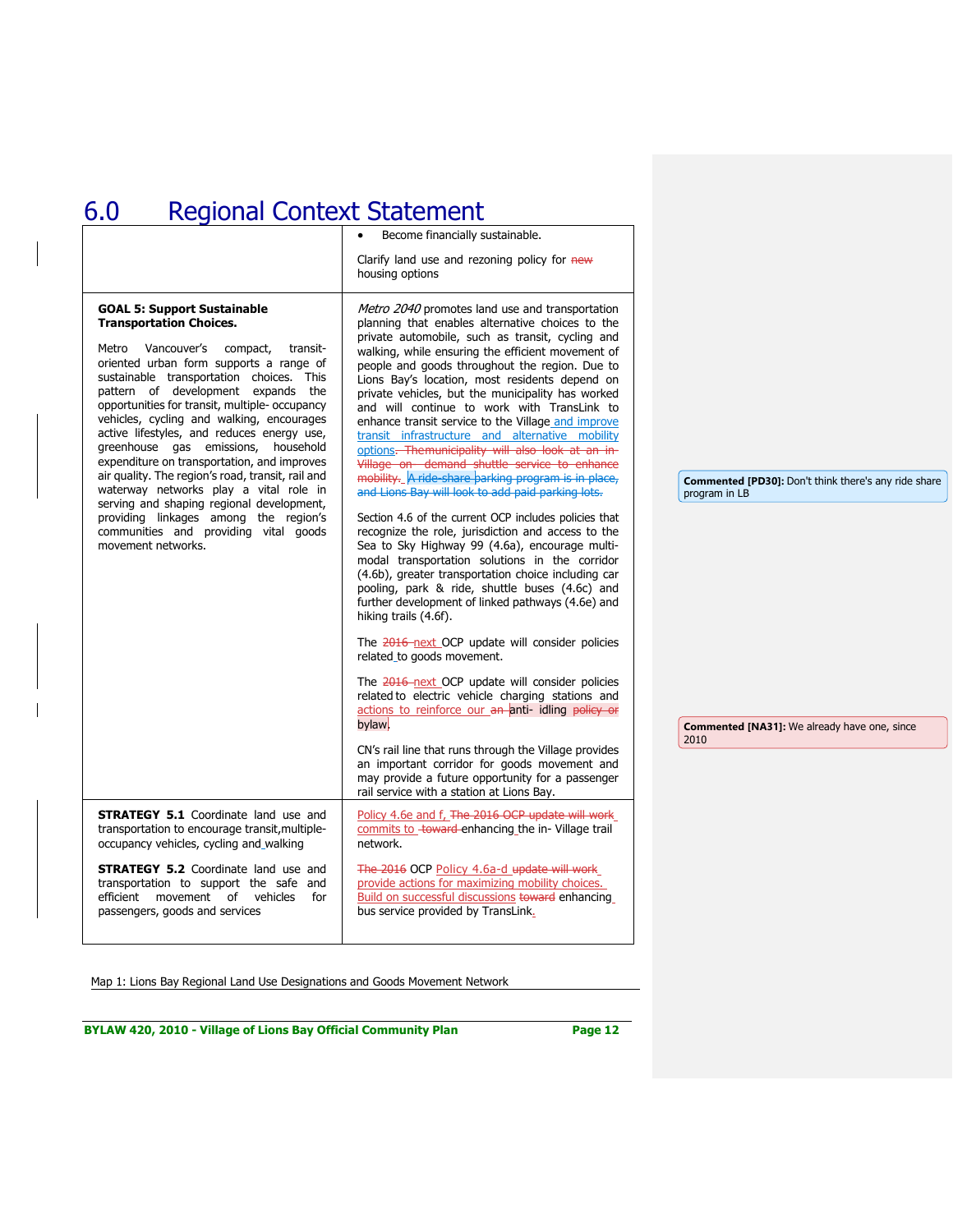

**Commented [AN32]:** Change colour on map **Commented [PD33R32]:** ...to reflect "rural" designation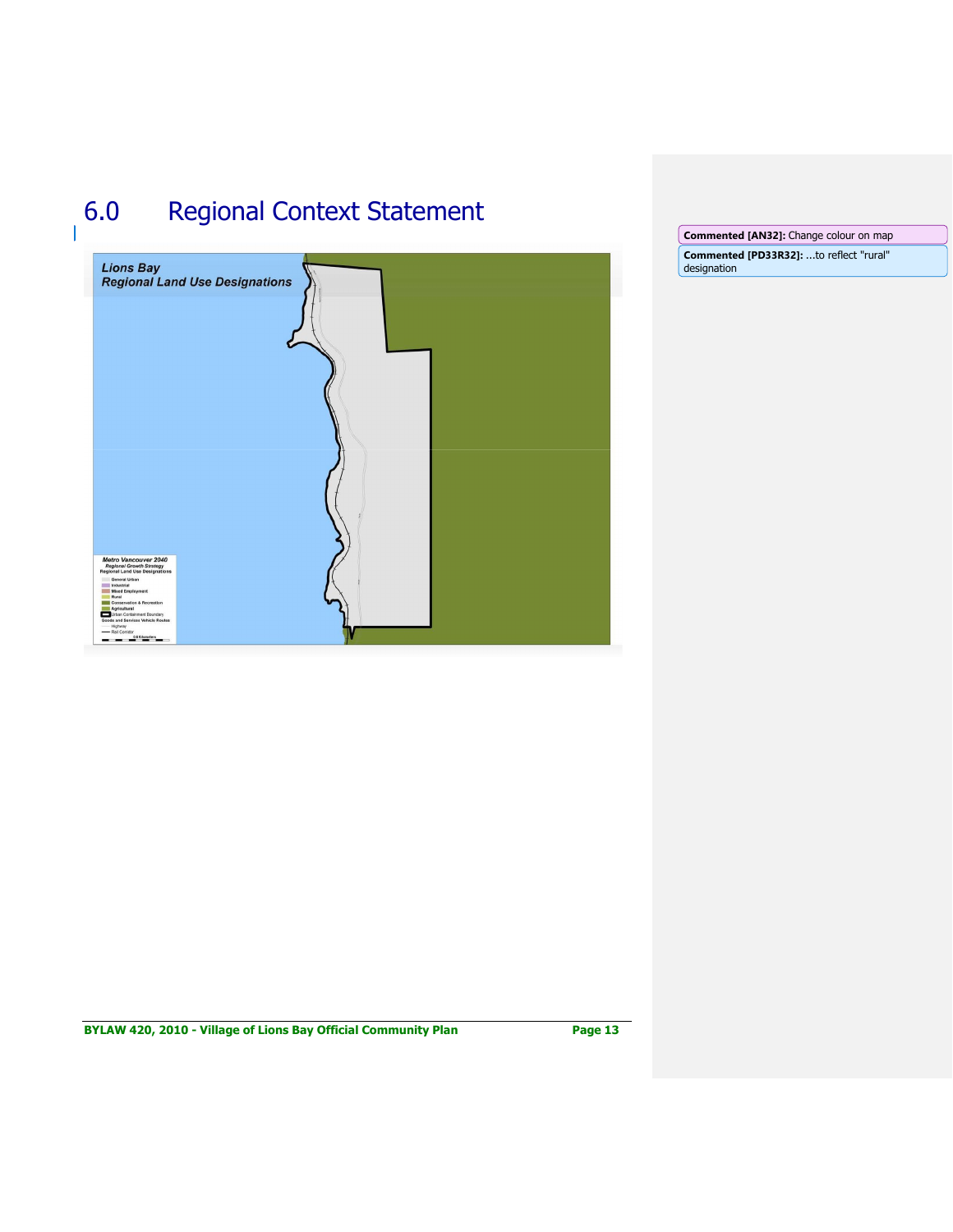## 7.0 Monitoring and Amendment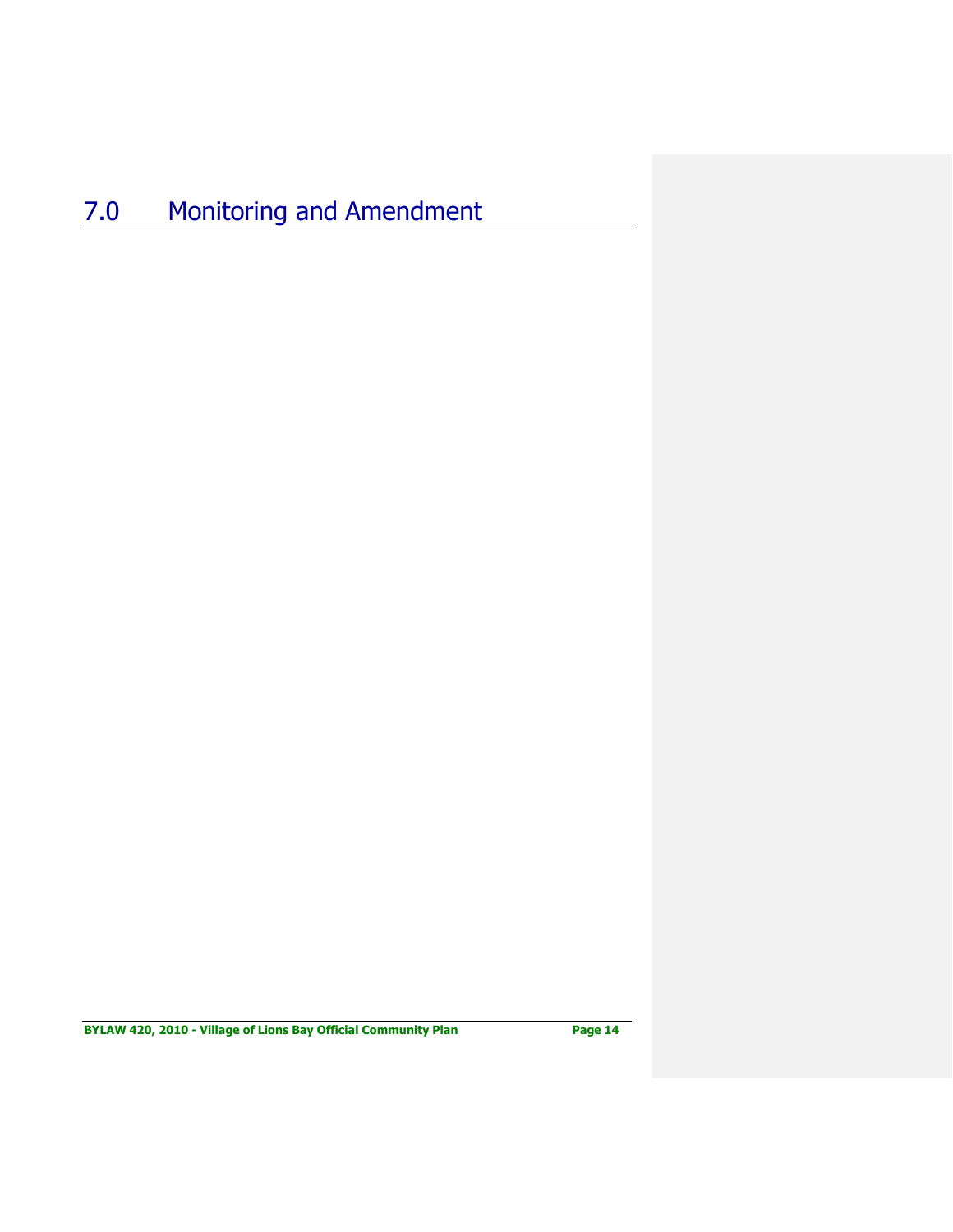# 8.0 Land Use Map

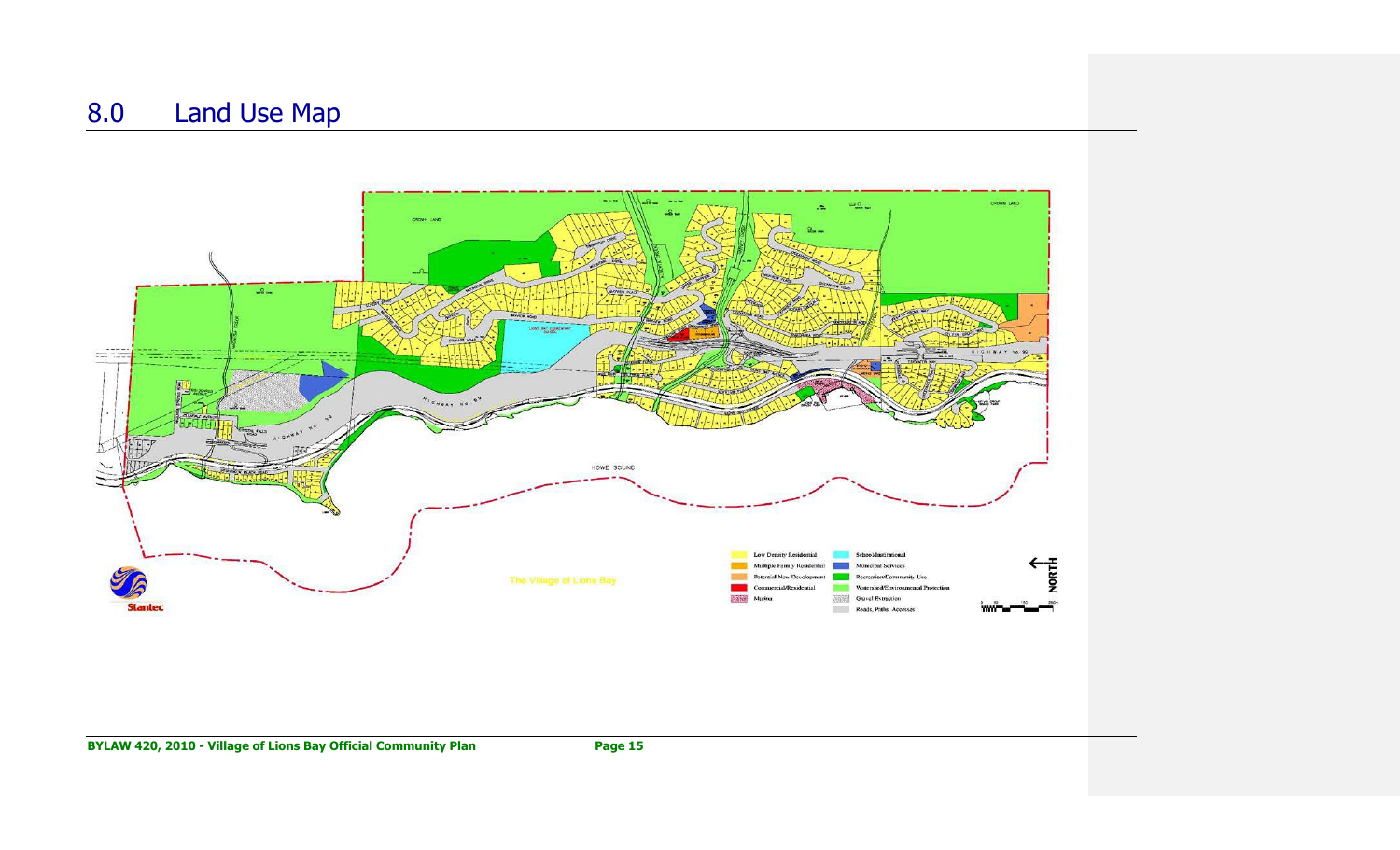9.0 Greenhouse Gas Emission Reduction **Strategy: Targets, Policies, and Actions**